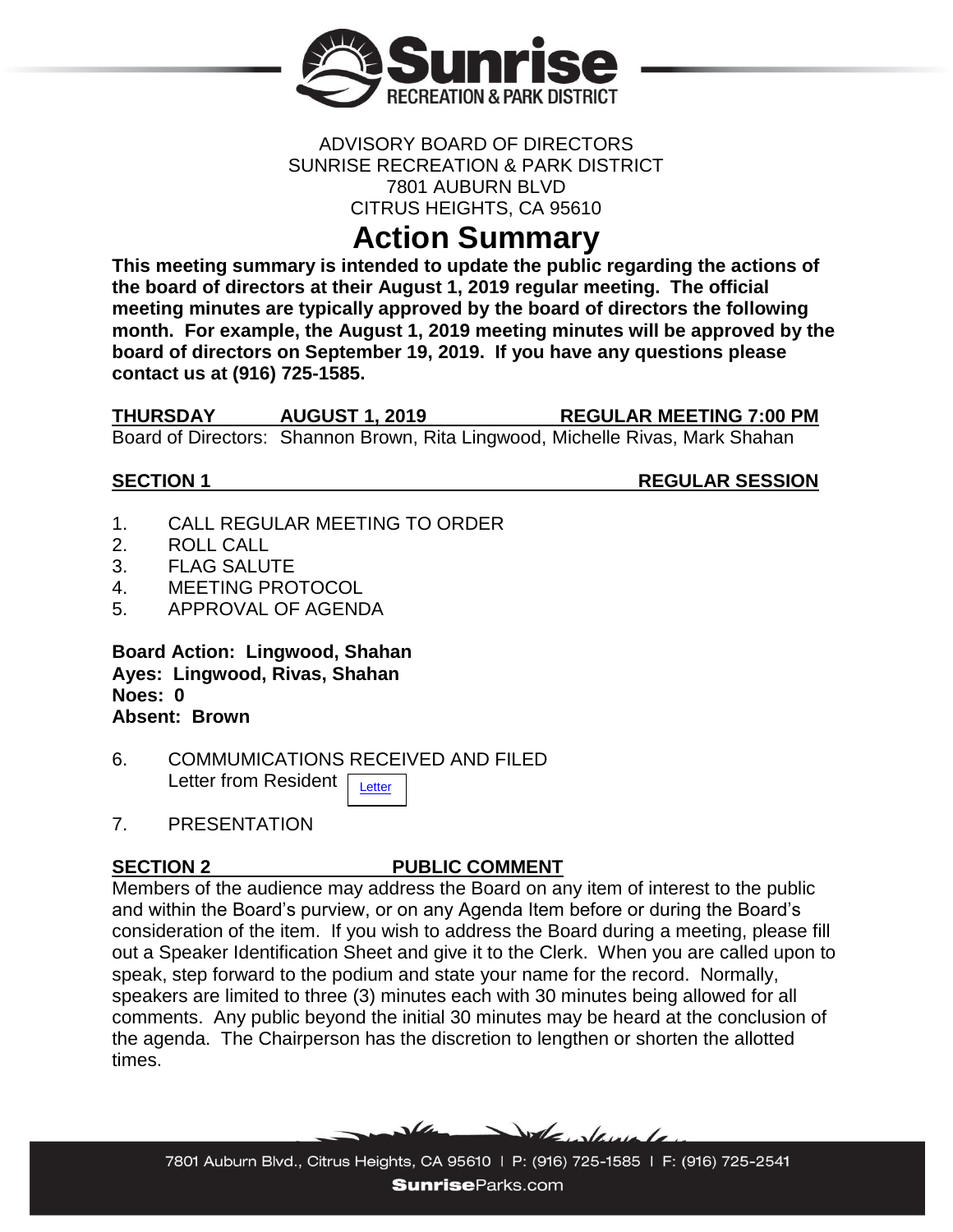

assessment for fiscal year 2019-20 for the Park Maintenance and Recreation Improvement District as the final step in levying the assessments.

Public Hearing 7:05 pm Open Public Hearing 7:05 pm Close Public Hearing 7:06 pm

| <b>Staff Report</b> | <b>Resolution No.19-007</b> |
|---------------------|-----------------------------|

**Board Action: Shahan, Lingwood Ayes: Lingwood, Rivas, Shahan Noes: 0 Absent: Brown**

**7.** By motion, approve the Sunrise Recreation and Park district Fiscal Year 2019/20 Adopted Budgets 338A, 338B, and 338F and forward to the County of Sacramento Board of Supervisors for final adoption.

Public Hearing 7:15 pm Open Public Hearing 7:15 pm Close Public Hearing 7:16 pm

| <b>Staff Report</b> | FY 2019/20 338A |                     |  | FY 2019/20 338B      |  |
|---------------------|-----------------|---------------------|--|----------------------|--|
| FY 2019/20 338F     |                 | FY 2019/20 CIP Plan |  | <b>Salary Policy</b> |  |

**Board Action: Shahan, Lingwood Ayes: Lingwood, Rivas, Shahan Noes: 0 Absent: Brown**



7801 Auburn Blvd., Citrus Heights, CA 95610 | P: (916) 725-1585 | F: (916) 725-2541 **SunriseParks.com**